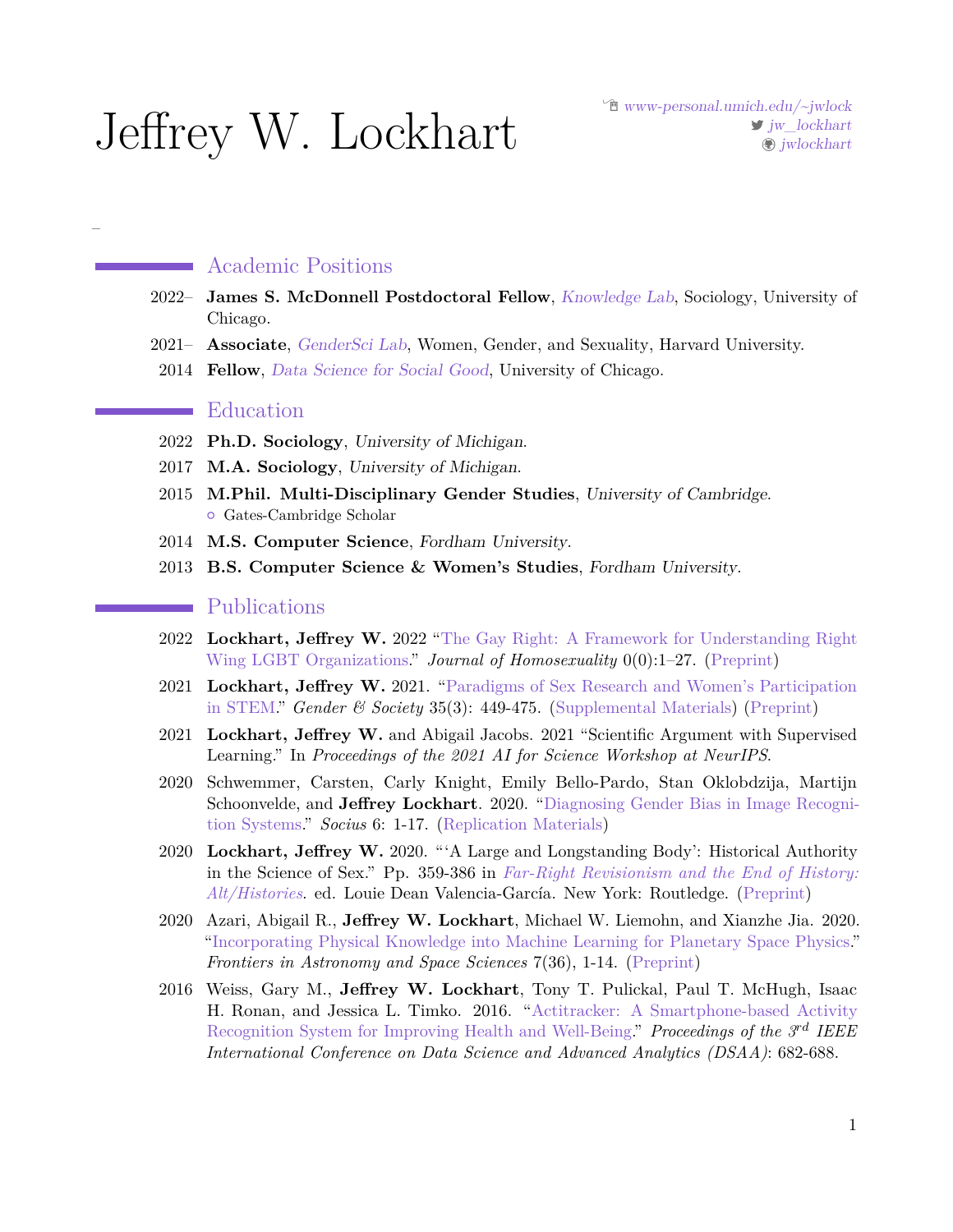- 2014 **Lockhart, Jeffrey W.** and Gary M. Weiss. 2014. ["The Benefits of Personalized](http://storm.cis.fordham.edu/gweiss/papers/SIAM-2014.pdf) [Smartphone-Based Activity Recognition Models.](http://storm.cis.fordham.edu/gweiss/papers/SIAM-2014.pdf)" *Proceedings of the 2014 SIAM International Conference on Data Mining*: 614-622.
- 2014 **Lockhart, Jeffrey W.**, Gary M. Weiss. 2014. ["Limitations with Activity Recognition](http://dl.acm.org/citation.cfm?id=2641306) [Methodology & Data Sets.](http://dl.acm.org/citation.cfm?id=2641306)" *Pervasive and Ubiquitous Computing*: 747-756.
- 2013 Weiss, Gary M., Ashwin Nathan, J. B. Kropp, and **Jeffrey W. Lockhart**. 2013. ["WagTag: A Dog Collar Accessory for Monitoring Canine Activity Levels.](http://storm.cis.fordham.edu/~gweiss/papers/asga-ubicomp13.pdf)" *Pervasive and Ubiquitous Computing*: 405-414.
- 2012 **Lockhart, Jeffrey W.**, Tony T. Pulickal, and Gary M. Weiss. 2012. ["Applications of](http://storm.cis.fordham.edu/gweiss/papers/ubicomp-2012-sagaware.pdf) [Mobile Activity Recognition."](http://storm.cis.fordham.edu/gweiss/papers/ubicomp-2012-sagaware.pdf) *Ubiquitous Computing*: 1,054-1,058.
- 2013 Weiss, Gary M. and **Jeffrey W. Lockhart**. 2012a. ["A Comparison of Alternative](http://storm.cis.fordham.edu/gweiss/papers/ubicomp-2012-ubimi.pdf) [Client/server Architectures for Ubiquitous Mobile Sensor-Based Applications.](http://storm.cis.fordham.edu/gweiss/papers/ubicomp-2012-ubimi.pdf)" *Ubiquitous Computing*: 721-724.
- 2012 Weiss, Gary M. and **Jeffrey W. Lockhart**. 2012b. ["The Impact of Personalization on](https://www.aaai.org/ocs/index.php/WS/AAAIW12/paper/view/5203/5564) [Smartphone-Based Activity Recognition.](https://www.aaai.org/ocs/index.php/WS/AAAIW12/paper/view/5203/5564)" *Proceedings of the Activity Context Representation Workshop at AAAI '12* : 98-104.
- 2011 **Lockhart, Jeffrey W.**, Gary M. Weiss, Jack C. Xue, Shaun T. Gallagher, Andrew B. Grosner, and Tony T. Pulickal. 2011. ["Design Considerations for the WISDM Smart](http://www.cis.fordham.edu/wisdm/public_files/Lockhart-Design-SensorKDD11.pdf) [Phone-Based Sensor Mining Architecture."](http://www.cis.fordham.edu/wisdm/public_files/Lockhart-Design-SensorKDD11.pdf) *Knowledge Discovery from Sensor Data at KDD*: 25-33.
- 2011 Weiss, Gary M. and **Jeffrey W. Lockhart**. 2011. ["Identifying User Traits by Mining](http://www.cis.fordham.edu/wisdm/public_files/SensorKDD11.pdf) [Smart Phone Accelerometer Data.](http://www.cis.fordham.edu/wisdm/public_files/SensorKDD11.pdf)" *Knowledge Discovery from Sensor Data at KDD*: 61-69.

# Work In Progress

**Lockhart, Jeffrey W.** Old Wine in New Decanters: How Machine Learning Serves and Transforms Biological Explanations of Human Difference.

**Lockhart, Jeffrey W.** Gender and the Constraints of Machine Learning Methods.

**Lockhart, Jeffrey W.**, Munsch, Christin, and King, Molly. Characterizing the Limits of Name-Based Demographic Inference.

Munsch, Christin, **Lockhart, Jeffrey W.**, and King, Molly. Overselling Science: Gender and Self-Promotion in the Social Sciences.

GenderSci Lab colleagues. "A Gender Hypothesis of Sex Disparities in Adverse Drug Events."

GenderSci Lab colleagues. "Misleading Data: How Missing Information and Poor Quality Distort Findings of Sex Difference in a Key Federal Health Database."

# External Grants and Scholarships

#### 2022–24 **James S. McDonnell Foundation Postdoctoral Fellowship**.

2018 **The Politics of Social Media Images**, Summer Institute in Computational Social Science, the Russell Sage Foundation, and the Alfred P. Sloan Foundation. With Emily Bello-Pardo, Carly Knight, Carsten Schwemmer, Iaacoppo Pozzana, Martin Schoonvelde, and Stan Oklobdzika.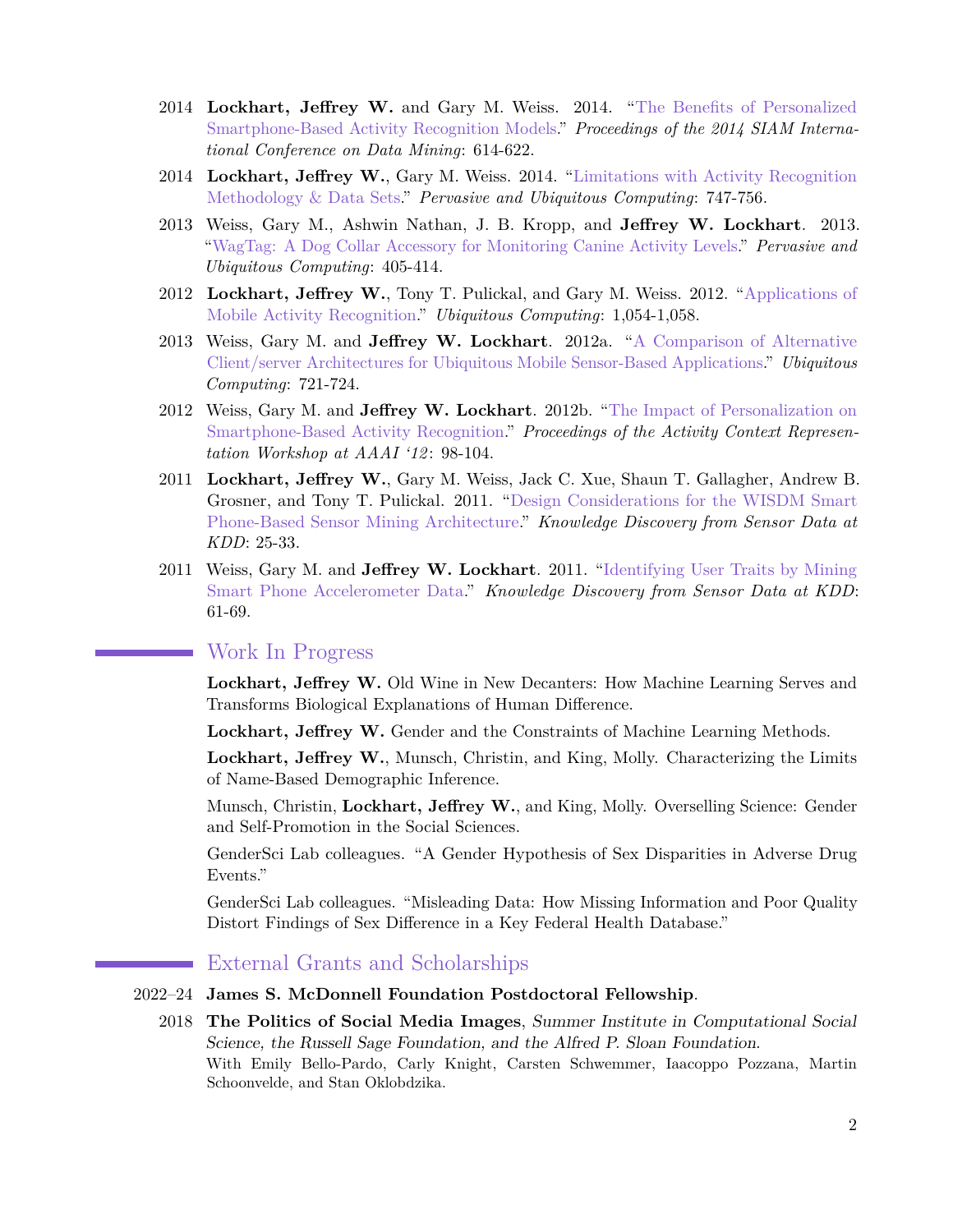- 2014–15 **Gates-Cambridge Scholarship**.
	- 2014 **Eric & Wendy Schmidt Data Science for Social Good Summer Fellowship**.

#### Awards and Honors

- 2018 Graduate Student Mentor Award, University of Michigan, Department of Sociology.
- 2015 Elected Scholar, Jesus College Cambridge.
- 2013 Women's Studies Essay Award, Fordham University.
- 2013 Herbert W. Bomzer Award in Computer Science, Fordham University.

#### Conference Presentations

### Talks

- 2021 **Lockhart, Jeffrey W.** and Abigail Z. Jacobs. Scientific Argument with Supervised Learning. *NeurIPS 2021 AI for Science Workshop*.
- 2021 **Lockhart, Jeffrey W.** and Thomas Bailly. Caught the Bug or Born This Way? Viral and Lineal Transmission of Research Paradigms among Scientists. *Contentious Science, Tricky Politics: Experts and Scientists in Controversial Policy Debates in Europe and North America*. Bordeaux, France.
- 2021 **Lockhart, Jeffrey W.** Because the Machine Can Discriminate: Neuroimaging, Machine Learning, and Epistemologies of Sex. *American Sociological Association (ASA)*. Online.
- 2020 **Lockhart, Jeffrey W.** Paradigms of Sex Research and Women in STEM. *American Sociological Association (ASA)*. Online.
- 2018 Schwemmer, Carsten, Emily Bello-Pardo, Carly Knight, Stan Oklobdzija, Iacopo Pozzana, Martijn Schoonvelde and **Jeff Lockhart**. The Politics of Social Media Images: Potentials and Biases of Image Recognition Algorithms for Studying Congressional Behavior. *European Symposium on Societal Challenges in Computational Social Science: Discrimination and Bias*. Cologne.
- 2018 **Lockhart, Jeffrey W.** After Assimilation: Gay Right Wing Politics and Social Class in the "Beacon of LGBT Rights". *ASA Sexualities Preconference*. Philadelphia.
- 2018 **Lockhart, Jeffrey W.** and Elizabeth E. Bruch. Demographic Variation in Pickup Lines (and their Probabilities of Success). *Population Association of America (PAA)* and *Scientific Panel on Big Data and Population Processes of the International Union for the Scientific Study of Population (IUSSP)*. Denver.
- 2018 **Lockhart, Jeffrey W.** Demographics of Culture: Using Networks to Study LGBTQ Campus Climate. *Population Association of America (PAA)*. Denver.
- 2017 **Lockhart, Jeffrey W.** After Assimilation: Conservative LGBT Politics in the 'Beacon of LGBT Rights.' *American Sociological Association (ASA)*. Montreal.
- 2017 **Lockhart, Jeffrey W.** Proceeding with Justice as an Institution with LGBTQ Students. *AJCU Justice Conference*. Seattle.
- 2017 Hornbeck, J. Patrick, **Lockhart, Jeffrey W.**, Dougherty, Rachel. Research Perspective: Walking with Our LGBTQ Students. *AJCU Justice Conference*. Seattle.
- 2017 **Lockhart, Jeffrey W.** From Attitudes to Frames: A Mixed Methods Approach. *Population Association of America (PAA)*. Chicago.